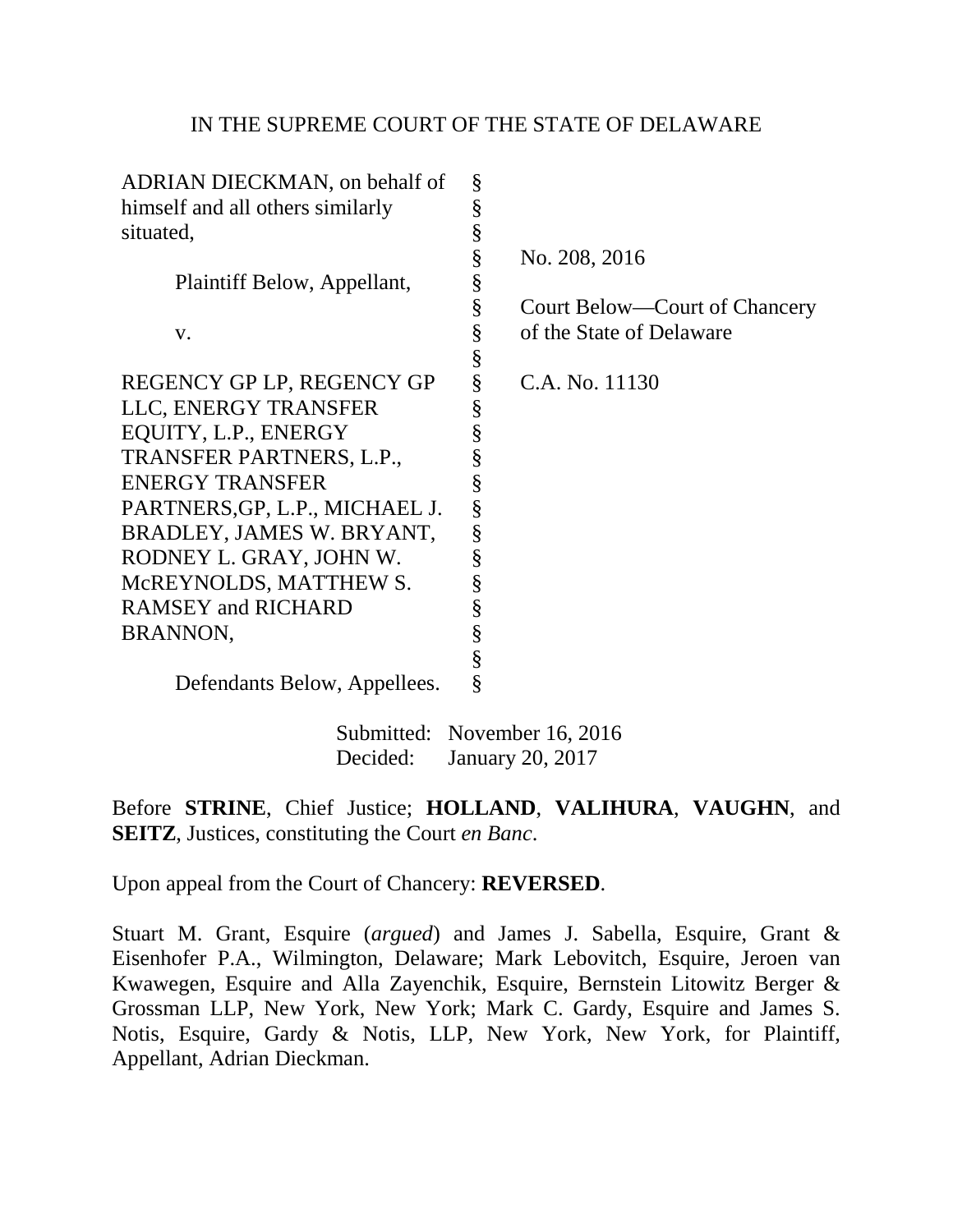Rolin P. Bissell, Esquire and Tammy L. Mercer, Esquire, Young Conaway Stargatt & Taylor, LLP, Wilmington, Delaware; Michael Holmes, Esquire (*argued*), Manuel Berrelez, Esquire and Craig Zieminski, Esquire, Vinson & Elkins LLP, Dallas, Texas for Defendants, Appellees, Regency GP LP, Regency GP LLC, Energy Transfer Equity, L.P., Energy Transfer Partners, L.P., Energy Transfer Partners, GP, L.P., Michael J. Bradley, Rodney L. Gray, John W. McReynolds and Matthew S. Ramsey.

David J. Teklits, Esquire and D. McKinley Measley, Esquire, Morris, Nichols, Arsht & Tunnell LLP, Wilmington, Delaware; M. Scott Barnard, Esquire, Michelle A. Reed, Esquire and Matthew V. Lloyd, Esquire, Akin Gump Strauss Hauer & Feld LLP, Dallas, Texas for Defendants, Appellees, James W. Bryant and Richard Brannon.

**SEITZ**, Justice: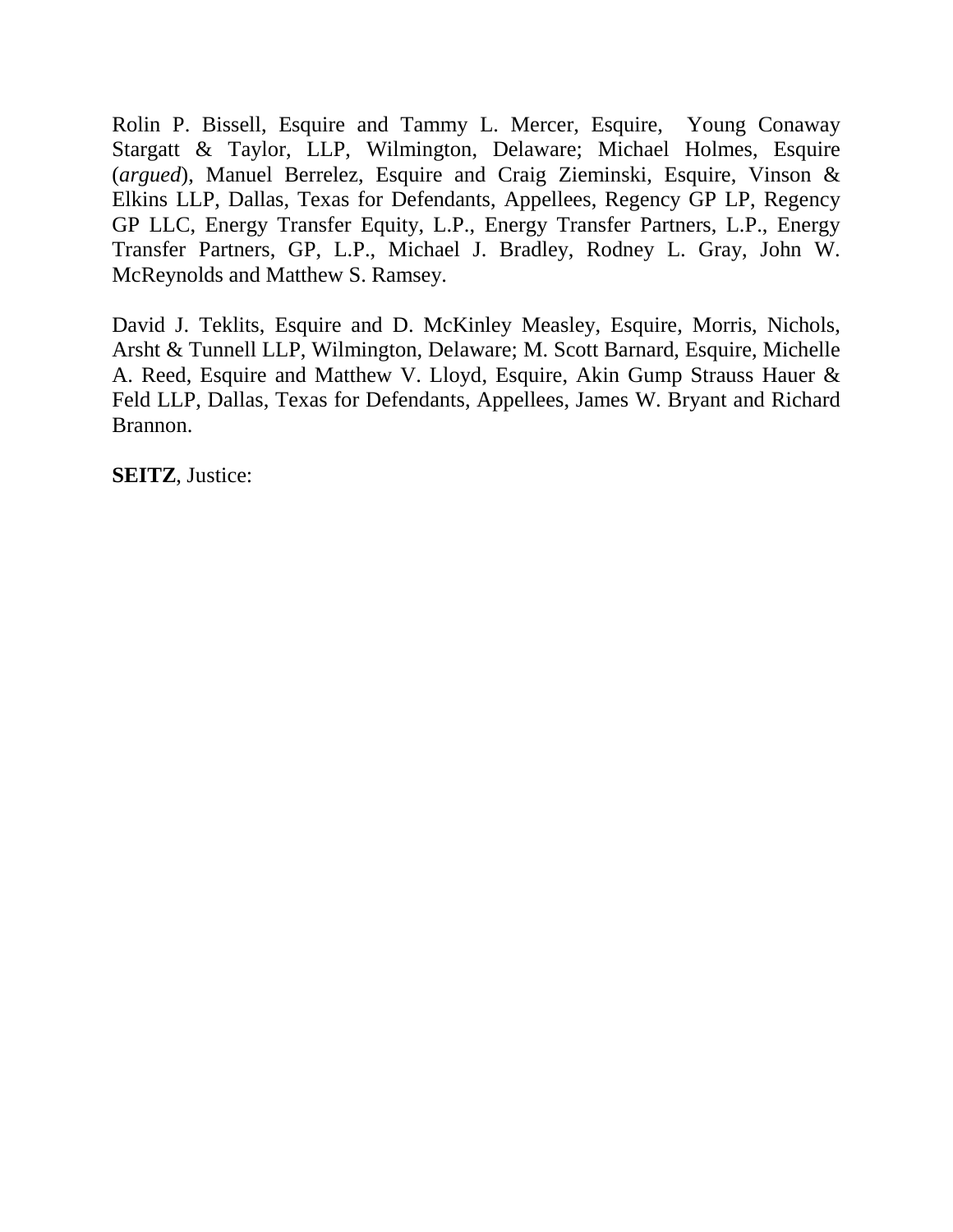In this appeal, we again wade into the details of a master limited partnership agreement to decide whether the complaint's allegations can overcome the general partner's use of conflict resolution safe harbors to dismiss the case. The parties are identified by a host of confusing abbreviations, but the gist of the appeal is as follows.

 The plaintiff is a limited partner/unitholder in the publicly-traded master limited partnership ("MLP"). The general partner proposed that the partnership be acquired through merger with another limited partnership in the MLP family. The seller and buyer were indirectly owned by the same entity, creating a conflict of interest. Because conflicts of interest often arise in MLP transactions, those who create and market MLPs have devised special ways to try to address them. The general partner in this case sought refuge in two of the safe harbor conflict resolution provisions of the partnership agreement—"Special Approval" of the transaction by an independent Conflicts Committee, and "Unaffiliated Unitholder Approval."

 In the MLP context, Special Approval typically means that a Conflicts Committee composed of members independent of the sponsor and its affiliates reviewed the transaction and made a recommendation to the partnership board whether to approve the transaction. Unaffiliated Unitholder Approval is typically just that—a majority of unitholders unaffiliated with the general partner and its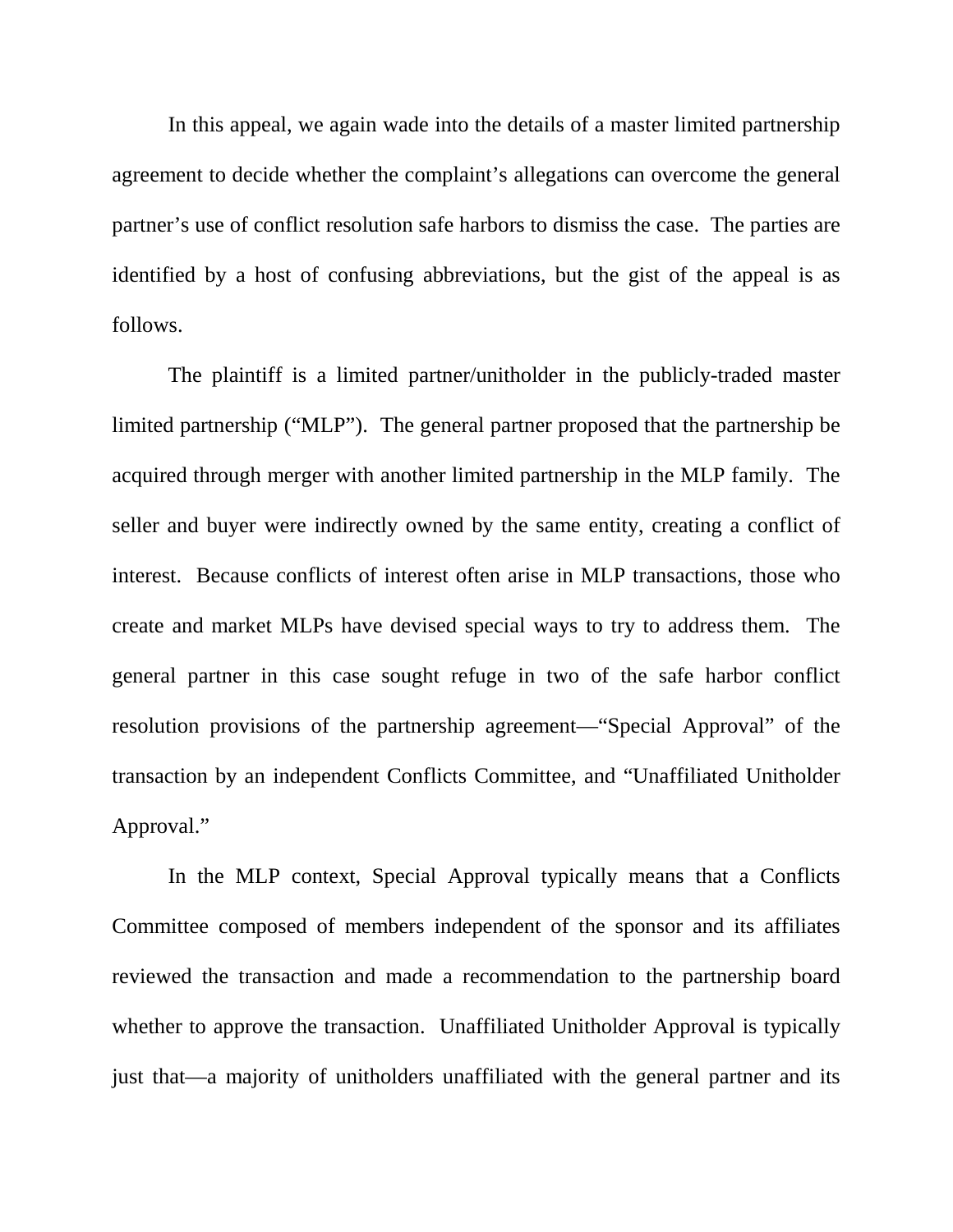affiliates approve the transaction. Under the partnership agreement, if either safe harbor is satisfied, the transaction is deemed not to be a breach of the agreement.

 The partnership agreement required that the Conflicts Committee be independent, meaning that its members could not be serving on affiliate boards and were independent under the audit committee independence rules of the New York Stock Exchange. The plaintiff alleged in the complaint that the general partner failed to satisfy the Special Approval safe harbor because the Conflicts Committee was itself conflicted. According to the plaintiff, one of the Committee's two members began evaluating the transaction while still a member of an affiliate's board, and then resigned from the affiliate's board four days after he began his review to then become a member of the Conflicts Committee. On the same day the transaction closed, the committee member was reappointed to the seat left vacant for him on the affiliate's board.

 The plaintiff also alleged that the general partner failed to satisfy the Unaffiliated Unitholder Approval safe harbor because the general partner made false and misleading statements in the proxy statement to secure that approval. In the 165-page proxy statement sent to the unitholders, the general partner failed to disclose the conflicts within the Conflicts Committee. Instead, the proxy statement stated that Special Approval had been obtained by an independent Conflicts Committee.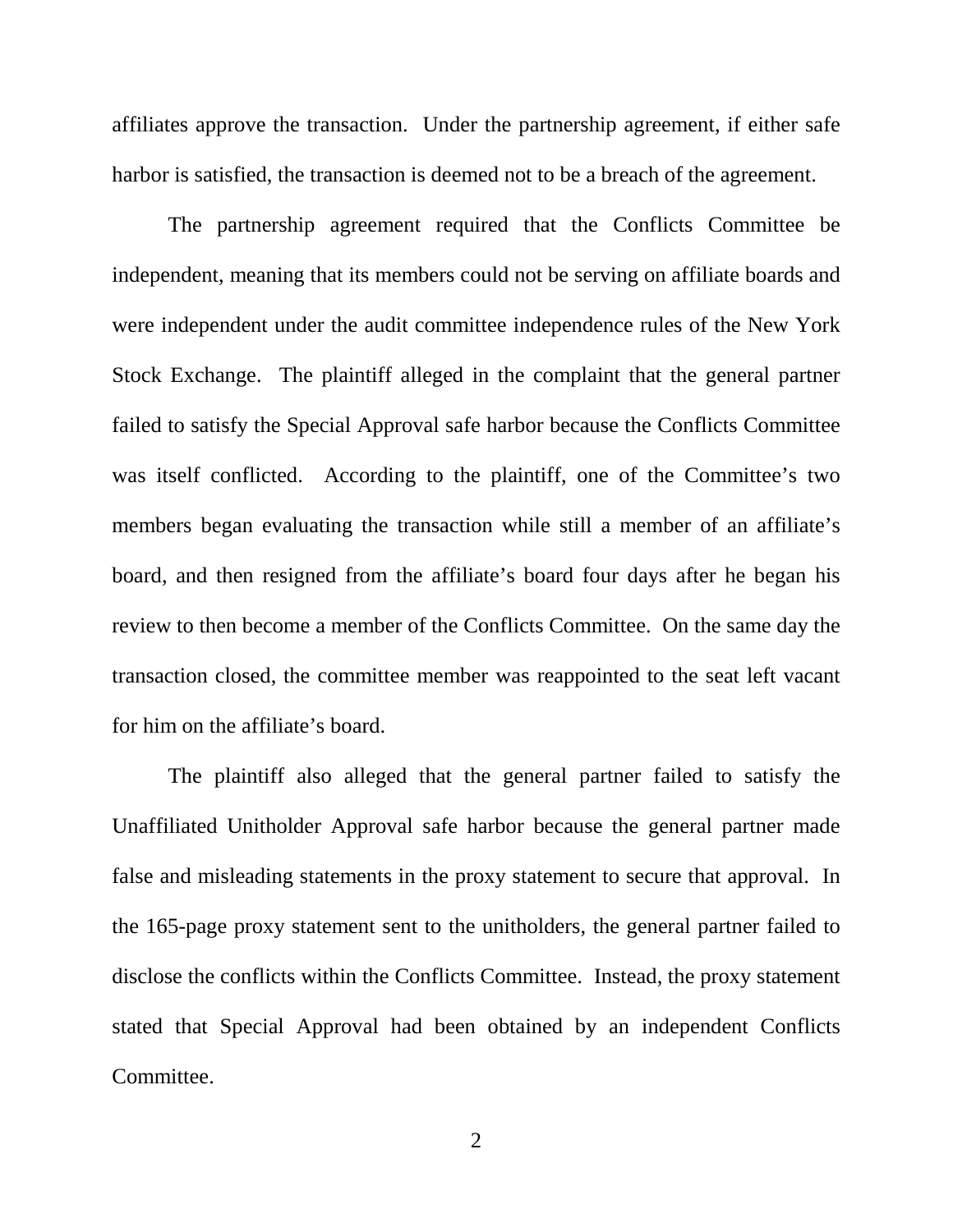The general partner moved to dismiss the complaint and claimed that, in the absence of express contractual obligations not to mislead investors or to unfairly manipulate the Conflicts Committee process, the general partner need only satisfy what the partnership agreement expressly required—to obtain the safe harbor approvals and follow the minimal disclosure requirements. In other words, whatever the general partner said in the proxy statement, and whomever the general partner appointed to the Conflicts Committee, was irrelevant because only the express requirements of the partnership agreement controlled and displaced any implied obligations not to undermine the protections afforded unitholders by the safe harbors.

 The Court of Chancery side-stepped the Conflicts Committee safe harbor, but accepted the general partner's argument that the Unaffiliated Unitholder Approval safe harbor required dismissal of the case. The court held that, even though the proxy statement might have contained materially misleading disclosures, fiduciary duty principles could not be used to impose disclosure obligations on the general partner beyond those in the partnership agreement, because the partnership agreement disclaimed fiduciary duties. Further, the court agreed with the defendants that the only express disclosure requirement of the agreement in the event of a merger—that the general partner simply provide either a summary of, or a copy of, the merger agreement—displaced any implied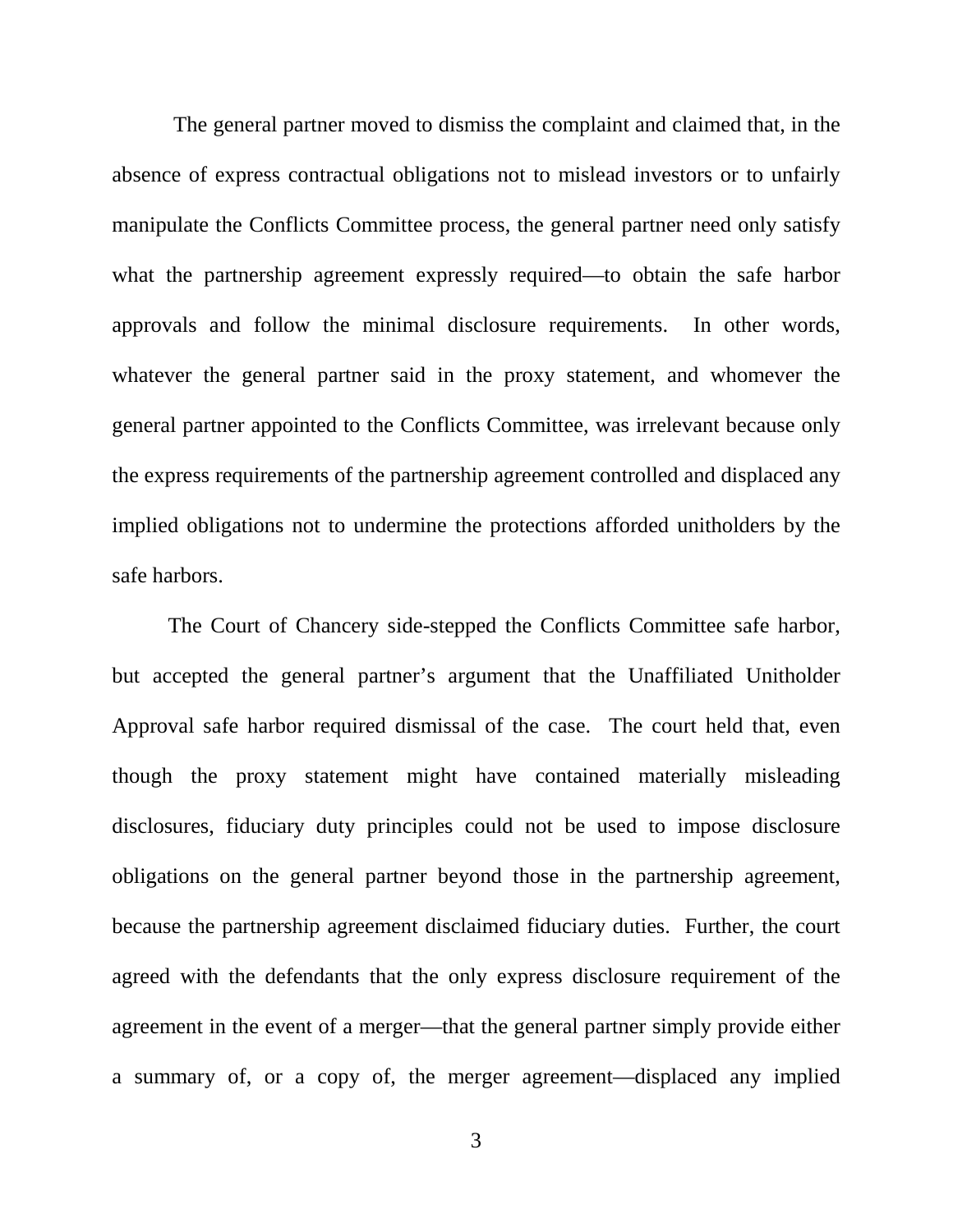contractual duty to disclose in the proxy statement material facts about the conflicts within the Conflicts Committee.

 On appeal, the plaintiff concedes that if the general partner met the requirements of either safe harbor, his breach of contract claim would fail. The plaintiff also does not argue with the Court of Chancery's ruling that the partnership agreement's express disclosure requirements cannot be supplanted by implied or fiduciary-based disclosure obligations. Instead, he argues that the Court of Chancery erred when it concluded that the general partner satisfied the Unaffiliated Unitholder Approval safe harbor, because he alleged sufficient facts to show that the approval was obtained through false and misleading statements. The plaintiff also claims that, for pleading stage purposes, he has made a sufficient showing that the Special Approval safe harbor was not satisfied, because the Conflicts Committee was not independent.

 We view the central issue in the dispute through a different lens than the Court of Chancery. The Court of Chancery was correct that the implied covenant of good faith and fair dealing cannot be used to supplant the express disclosure requirements of the partnership agreement. But the court focused too narrowly on the partnership agreement's disclosure requirements. Instead, the center of attention should have been on the conflict resolution provision of the partnership agreement.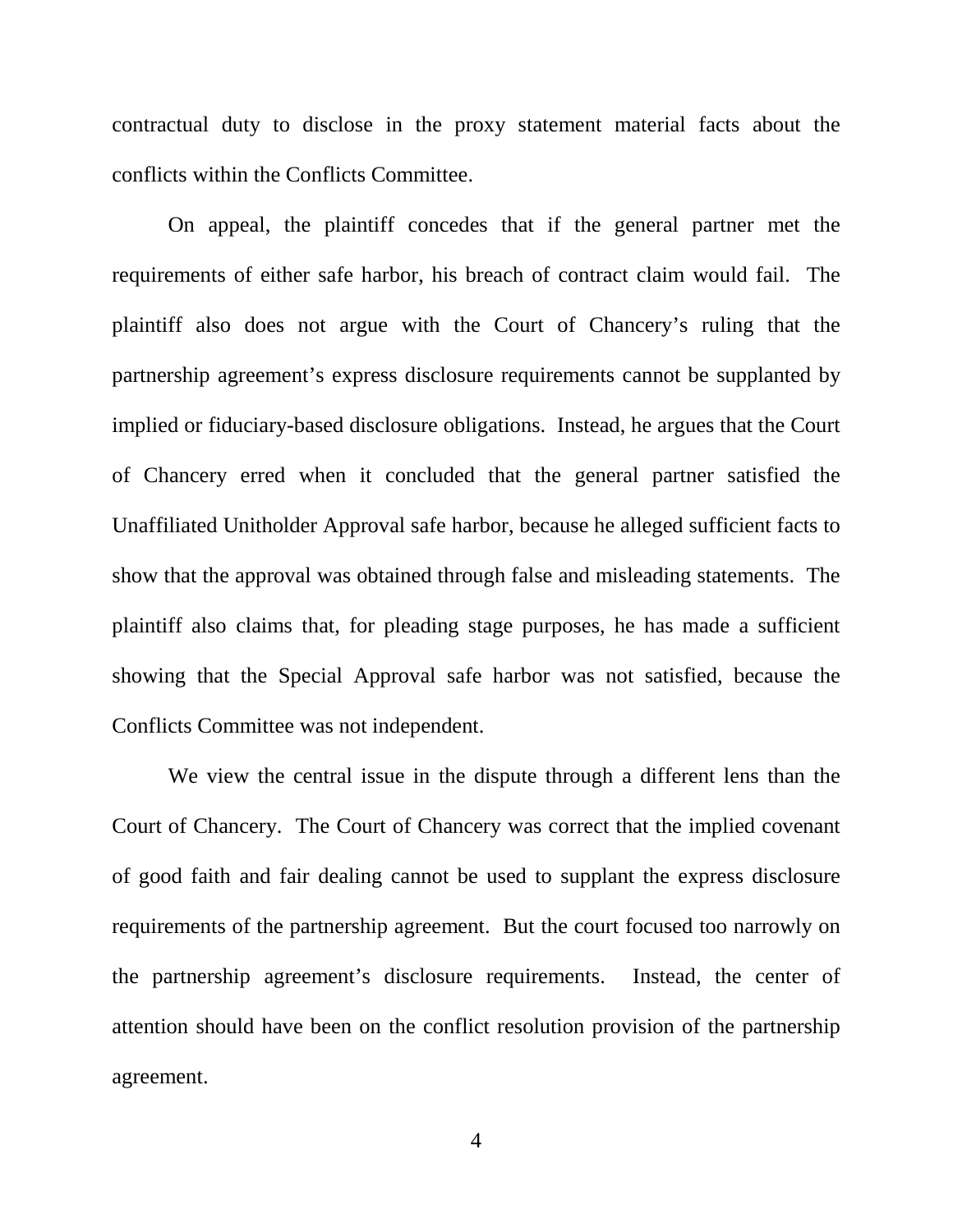The partnership agreement's conflict resolution provision is a powerful tool in the general partner's hands because it can be used to shield a conflicted transaction from judicial review. But the conflicts resolution provision also operates for the unitholders' benefit. It ensures that, before a safe harbor is reached by the general partner, unaffiliated unitholders have a vote, or the conflicted transaction is reviewed and recommended by an independent Conflicts Committee.

 The partnership agreement does not address how the general partner must conduct itself when seeking the safe harbors. But where, as here, the express terms of the partnership agreement naturally imply certain corresponding conditions, unitholders are entitled to have those terms enforced according to the reasonable expectations of the parties to the agreement. The implied covenant is well-suited to imply contractual terms that are so obvious—like a requirement that the general partner not engage in misleading or deceptive conduct to obtain safe harbor approvals—that the drafter would not have needed to include the conditions as express terms in the agreement.

We find that the plaintiff has pled sufficient facts, which we must accept as true at this stage of the proceedings, that neither safe harbor was available to the general partner because it allegedly made false and misleading statements to secure Unaffiliated Unitholder Approval, and allegedly used a conflicted Conflicts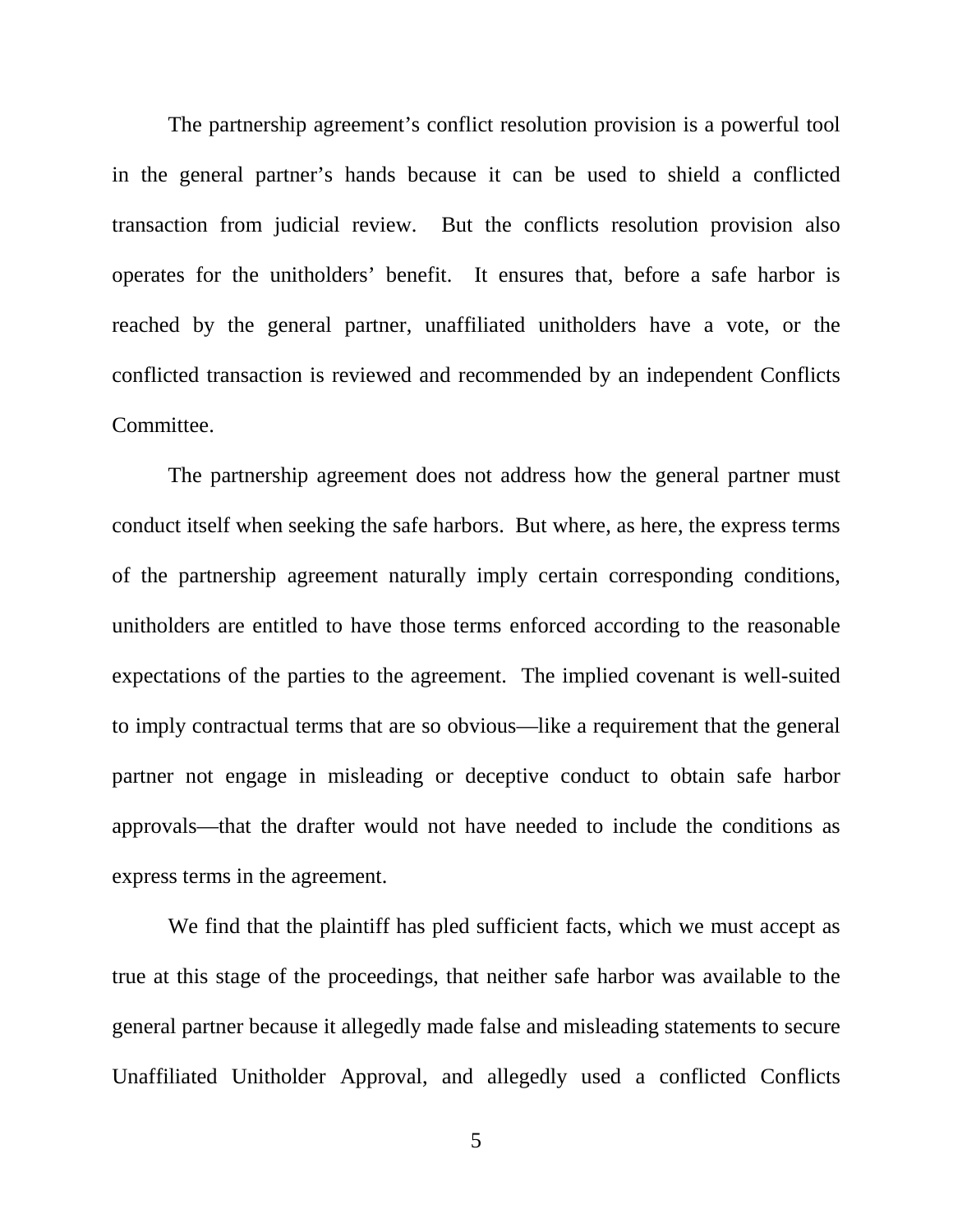Committee to obtain Special Approval. Thus, we reverse the Court of Chancery's order dismissing Counts I and II of the complaint.

**I.**

 As alleged in the complaint, the plaintiff, Adrian Dieckman, is a unitholder of Regency. The business entity defendants, their relationships, and other abbreviations are as follows:

Regency Energy Partners LP ("Regency") - a publicly-traded Delaware limited partnership engaged in the gathering and processing, contract compression, treating and transportation of natural gas and the transportation, fractionation and storage of natural gas liquids.

Regency General Partner LP ("General Partner LP") - the general partner of Regency.

Regency General Partner LLC ("General Partner LLC") - a Delaware LLC and the general partner of General Partner  $LP<sup>1</sup>$ .

Energy Transfer Partners L.P. ("ETP") - the general partner of Sunoco LP; a 43% owner of limited partnership interests in Sunoco and a 100% owner of Sunoco's distribution rights.

Energy Transfer Partners, GP, L.P. ("EGP") - the general partner of ETP.

Energy Transfer Equity, L.P. ("ETE") - indirectly owns Regency's general partner and ETP's general partner.

Conflicts Committee - the committee formed by the General Partner under § 7.9(a) of the LP Agreement.

<sup>&</sup>lt;sup>1</sup> Like the Court of Chancery, for simplicity's sake we collapse General Partner LP and General Partner LLC into one as the "General Partner" of Regency, recognizing that there were two layers of general partners.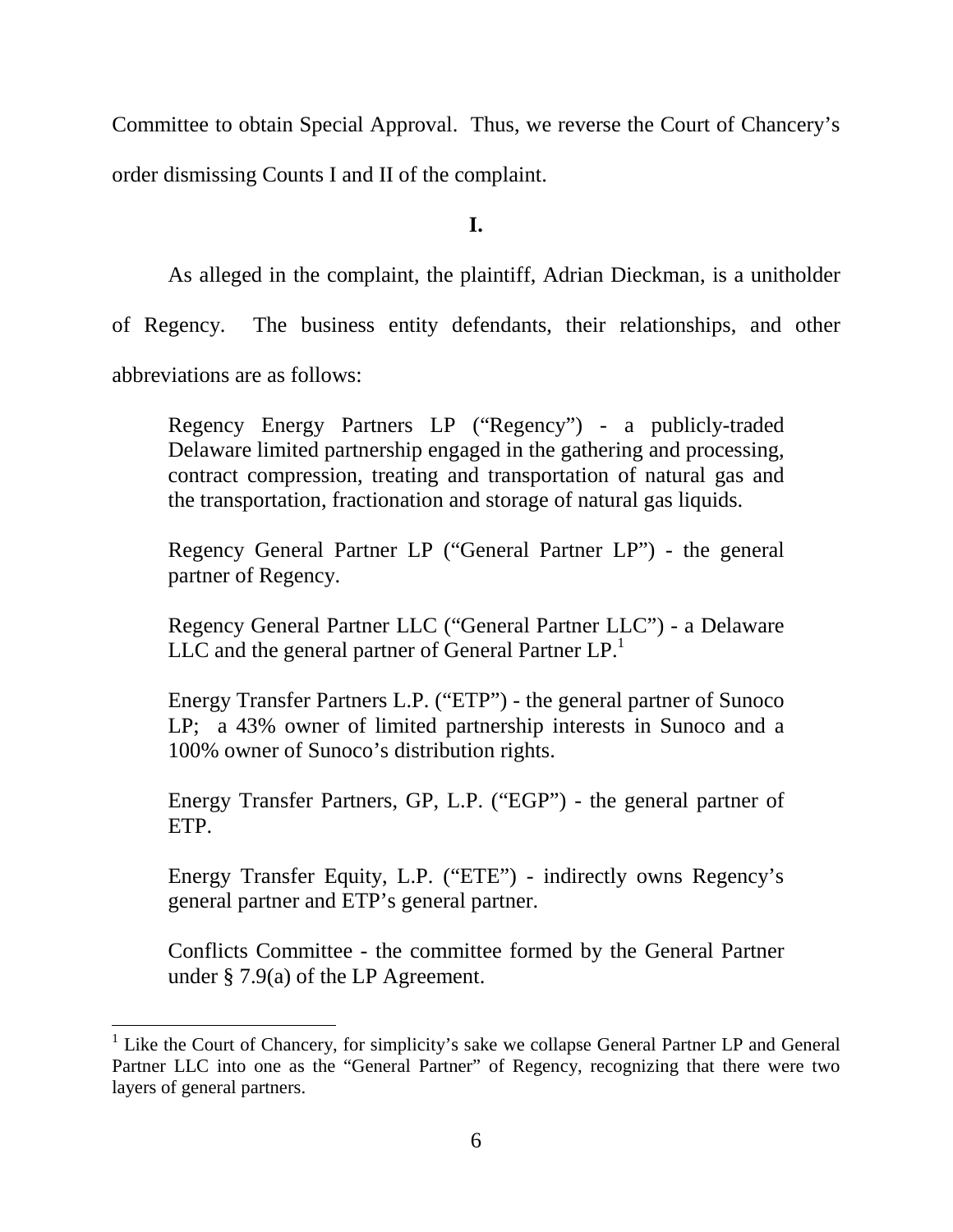LP Agreement - the Regency limited partnership agreement.

 The following is a diagram from the Court of Chancery opinion showing the interconnected relationships among the entities before the merger, and Regency's status after the merger:



 The remaining defendants are the six members of General Partner LP's board of directors—Michael J. Bradley (also CEO of the General Partner), James W. Bryant, Rodney L. Gray, John W. McReynolds (also CFO and president of ETE), Matthew S. Ramsay, and Richard Brannon. Bryant and Brannon served on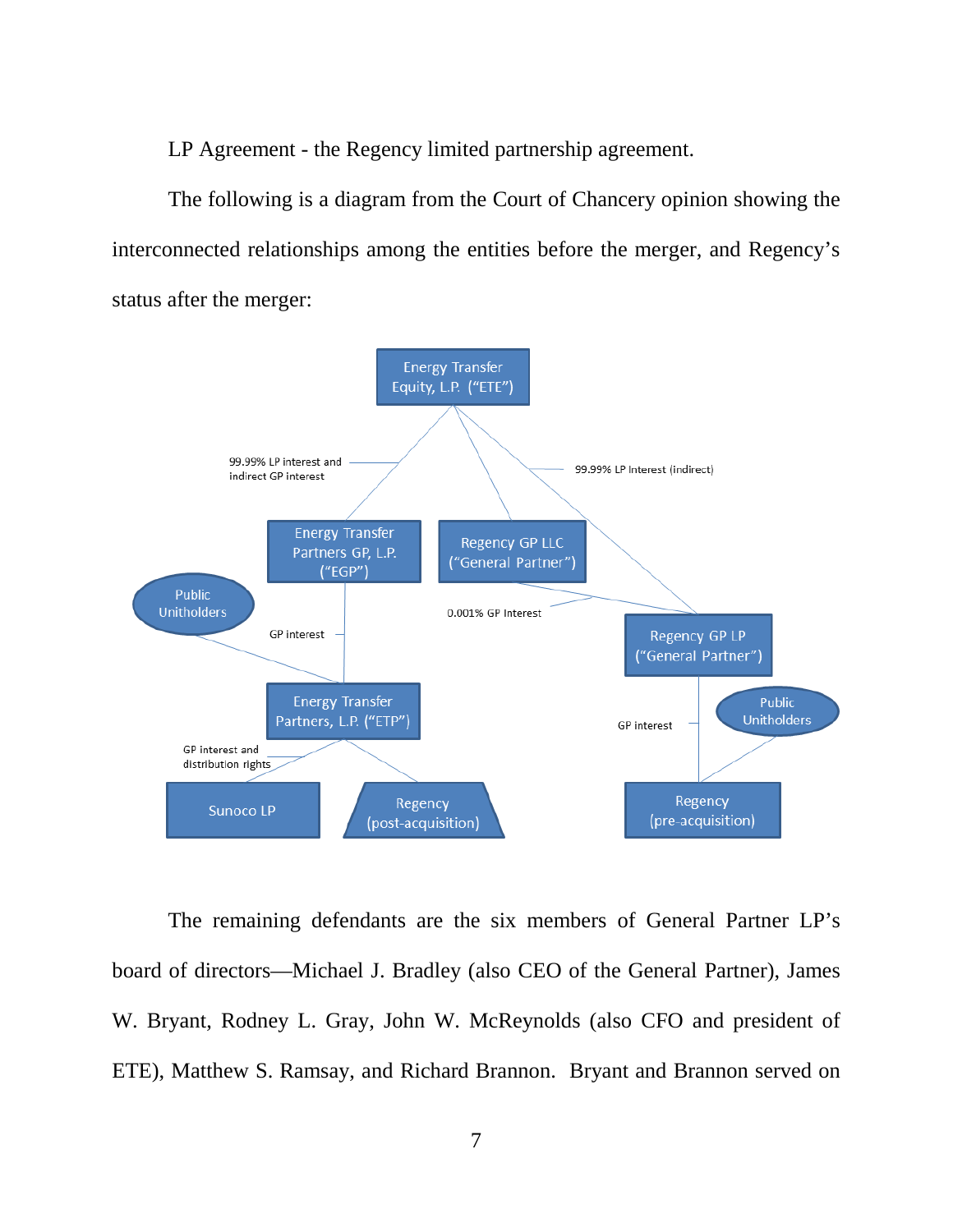the Conflicts Committee of the General Partner's board. Brannon was a Sunoco director until January 20, 2015, and was reappointed to the Sunoco board on May 5, 2015. Bryant was appointed to Sunoco's board on May 5, 2015.

### **A.**

 According to the complaint and the proxy statement distributed to unitholders, $<sup>2</sup>$  the ETP and ETE boards met to discuss a merger between ETP and</sup> Regency. ETP eventually made a merger proposal to Regency, where Regency would be merged into ETP for a combination of cash and stock using an exchange ratio of 0.4044 ETP common units for one Regency common unit, and a \$137 million cash payment. Because of the undisputed conflicts of interest in the proposed merger transaction, the General Partner looked to the conflict resolution provisions of the LP Agreement.

 Under § 7.9(a) of the LP Agreement, entitled "Resolution of Conflicts of Interest; Standards of Conduct and Modification of Duties," unless otherwise provided in another agreement, the General Partner can resort to several safe harbors to immunize conflicted transactions from judicial review:

[A]ny resolution or course of action by the General Partner or its Affiliates in respect of such conflict of interest shall be permitted and deemed approved by all Partners, and shall not constitute a breach of

<sup>&</sup>lt;sup>2</sup> The proxy statement incorporated into the complaint and relied on by the parties is properly considered on a motion to dismiss. *Allen v. Encore Energy Partners, L.P.*, 72 A.3d 93, 96 n.2 (Del. 2013).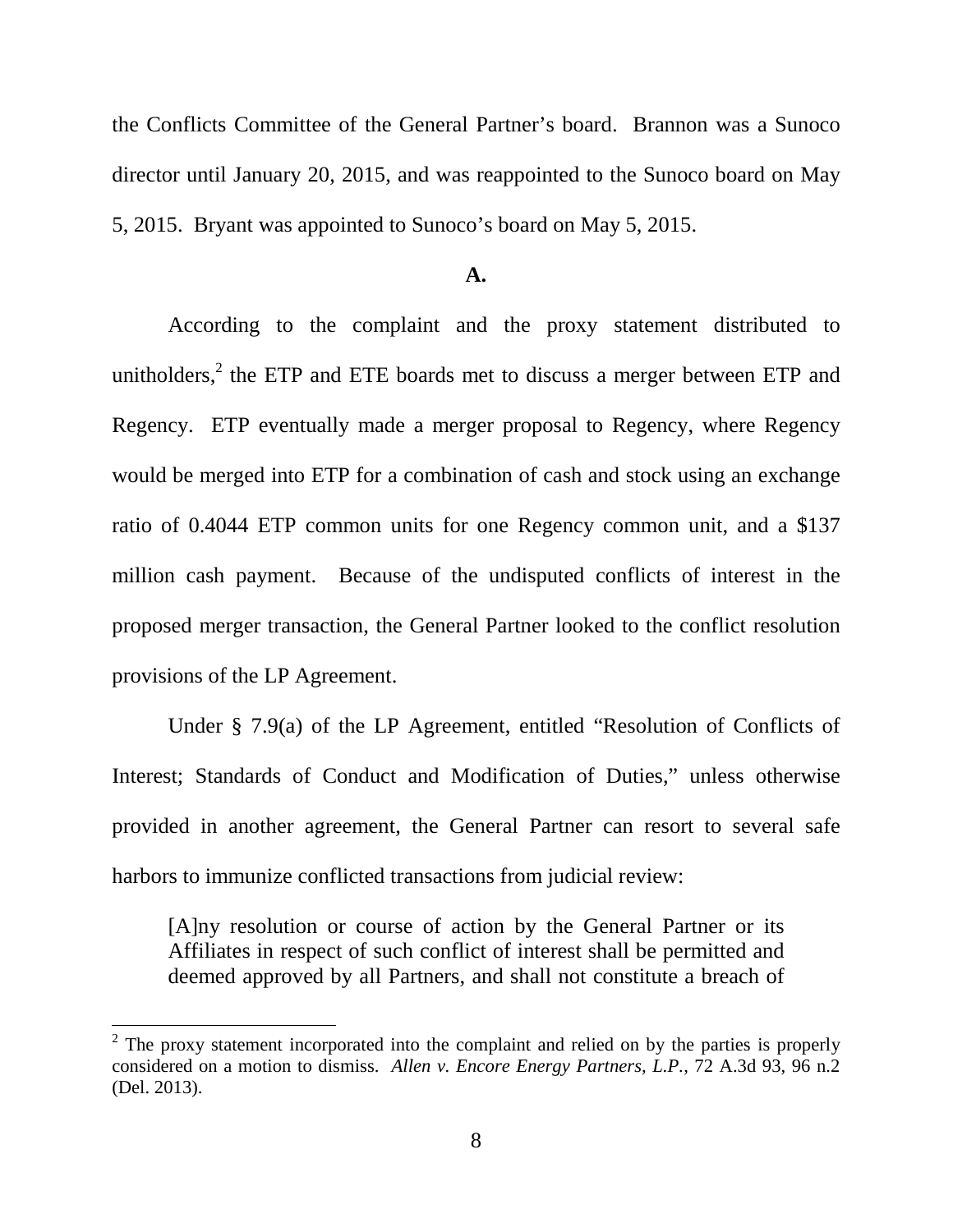this Agreement … or of any duty stated or implied by law or equity, if the resolution or course of action in respect of such conflict of interest is (i) approved by Special Approval, (ii) approved by the vote of a majority of the Common Units (excluding Common Units owned by the General Partner and its Affiliates), (iii) on terms no less favorable to the Partnership than those generally being provided to or available from unrelated third parties, or (iv) fair and reasonable to the Partnership, taking into account the totality of the relationships between the parties involved (including other transactions that may be particularly favorable or advantageous to the Partnership).<sup>3</sup>

The General Partner sought the protections of the safe harbors by Special

Approval under § 7.9(a)(i) and Unaffiliated Unitholder Vote under § 7.9(a)(ii).

Special Approval is defined in the LPA as "approval by a majority of the members

of the Conflicts Committee."<sup>4</sup> The Conflicts Committee must be:

[A] committee of the Board of Directors of the general partner of the General Partner<sup>5</sup> composed entirely of two or more directors who are not (a) security holders, officers or employees of the General Partner, (b) officers, directors or employees of any Affiliate of the General Partner[,] or (c) holders of any ownership interest in the Partnership Group other than Common Units and who also meet the independence standards required of directors who serve on an audit committee of a board of directors established by the Securities Exchange Act of 1934, as amended, and the rules and regulations of the Commission thereunder and by the National Securities Exchange on which the Common Units are listed or admitted to trading.<sup>6</sup>

For purposes of subsection (b), "Affiliate" is defined as any person "that

directly or indirectly through one or more intermediaries controls, is controlled by

 $3$  App. to Opening Br. at 105 (LP Agreement § 7.9(a)).

 $^{4}$  *Id.* at 70 (LP Agreement § 1.1).

<sup>&</sup>lt;sup>5</sup> The general partner of the General Partner is Regency GP LLC. As noted before, for simplicity sake, "General Partner" in this decision includes both Regency GP LP and Regency GP LLC.  $<sup>6</sup>$  App. to Opening Br. at 62 (LP Agreement § 1.1).</sup>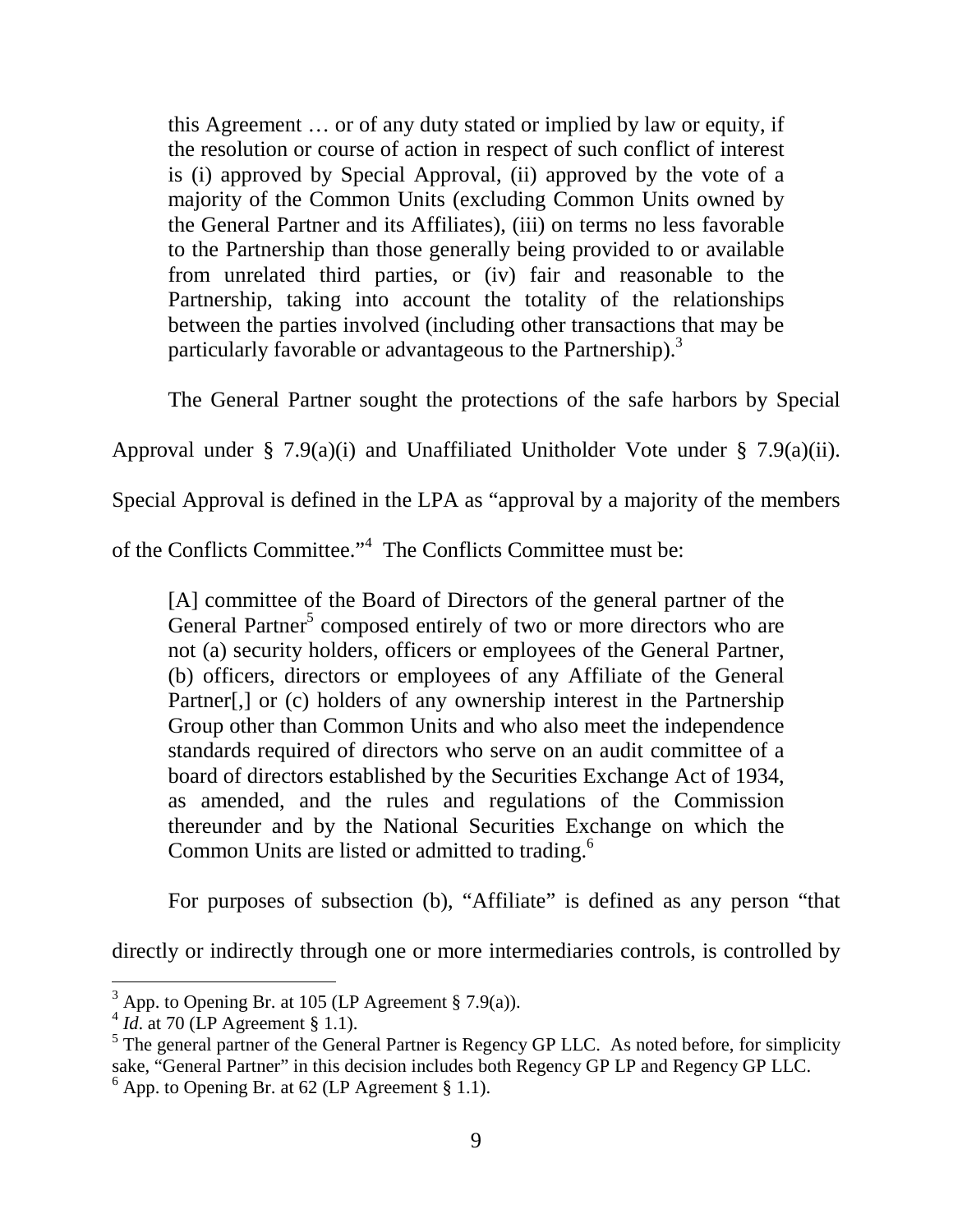or is under control with, the Person in question."<sup>7</sup> Sunoco and the General Partner are both controlled by ETE, and are "Affiliates," under the LP Agreement. Thus, Sunoco board members were not eligible to serve as members of the General Partner's Conflicts Committee. Nor was it clear that they would meet the audit committee independence rules of the New York Stock Exchange.

#### **B.**

 The General Partner appointed Brannon and Bryant to the Conflicts Committee. The complaint alleges that before the proposed transaction, Brannon was a Sunoco director. On January 16, 2015, ETE appointed Brannon to the General Partner's board, while still a director of Sunoco. The plaintiff claims that, from January 16-20, while a member of both boards, Brannon consulted informally on the proposed transaction. According to the complaint, Brannon then temporarily resigned from the Sunoco board on January 20, and on January 22, became an official member of the Conflicts Committee when formal resolutions were passed creating the Committee. Brannon and Bryant then negotiated on behalf of Regency with ETP and recommended the merger transaction to the General Partner. On April 30, 2015, the day that the merger closed, Brannon was reappointed to the Sunoco board, and Bryant was also appointed to Sunoco board.

*T Id.* at 49 (LP Agreement § 1.1).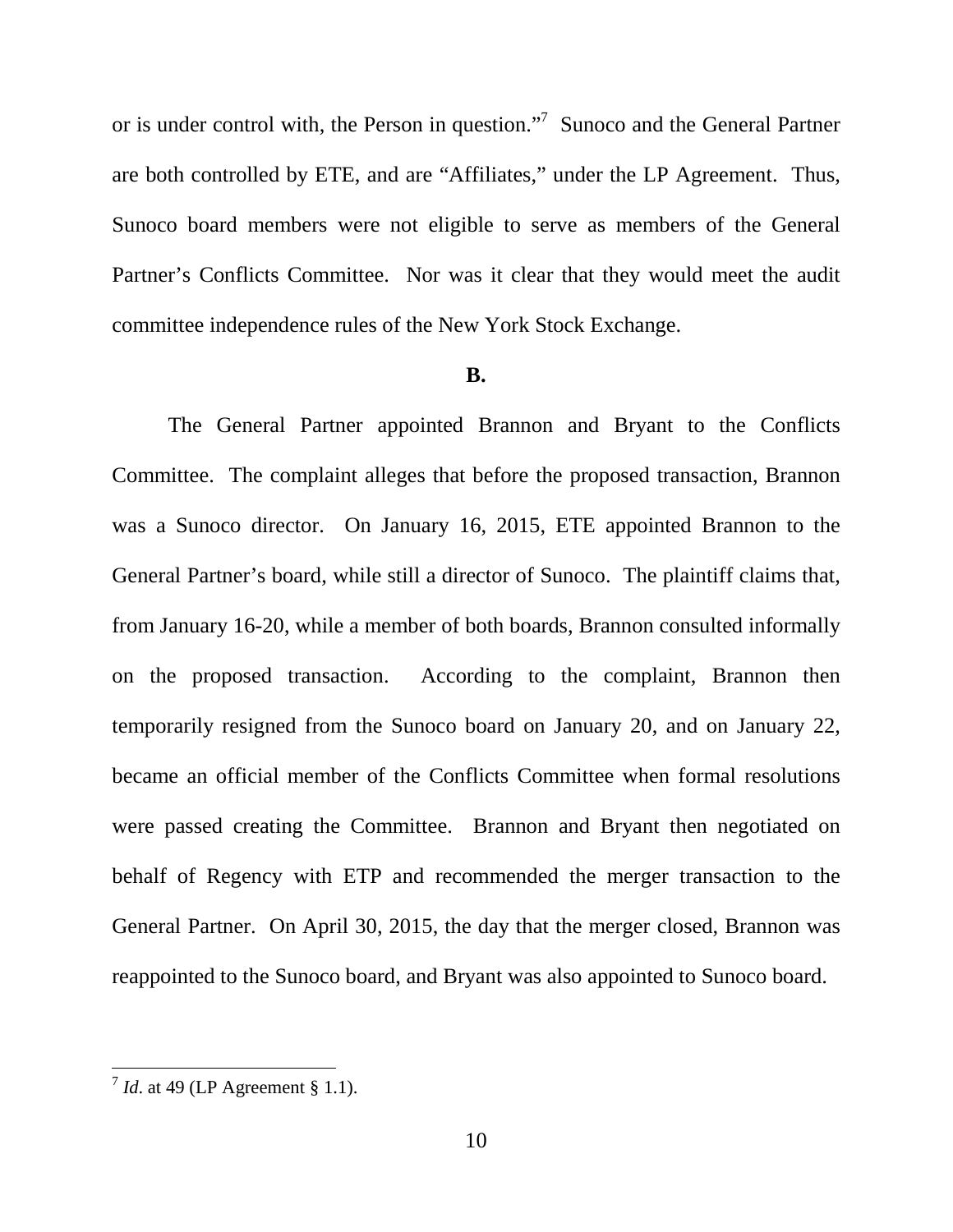The complaint also alleges that the Conflicts Committee retained a conflicted financial advisor, J.P. Morgan. J.P. Morgan was supposedly chosen by Regency's CFO, Long, and not by the Conflicts Committee. Because it was allegedly known that Long was expected to become the CFO of ETP GP LLC, the plaintiff claims that J.P. Morgan was beholden to Long and would favor its longterm relationship with the Energy Transfer entities.

 The plaintiff claims that the negotiations between the Conflicts Committee and ETP were ceremonial and only lasted a few days. According to the complaint, between January 23 and January 25, the Conflicts Committee made a perfunctory and slightly increased counteroffer to ETP's offer, which would have achieved a 15% premium to the closing price of common units. ETP rejected the counteroffer, and the parties settled on ETP's opening bid of a 13.2% premium to the January 23 closing price. The Conflicts Committee recommended that the General Partner pursue the transaction on the original terms proposed by ETP, which the General Partner approved on January 25. The plaintiff alleges that the entire process from start to finish lasted nine days.

## **C.**

 The LP Agreement only required minimal disclosure when a merger transaction was considered by the unitholders—a summary of, or a copy of, the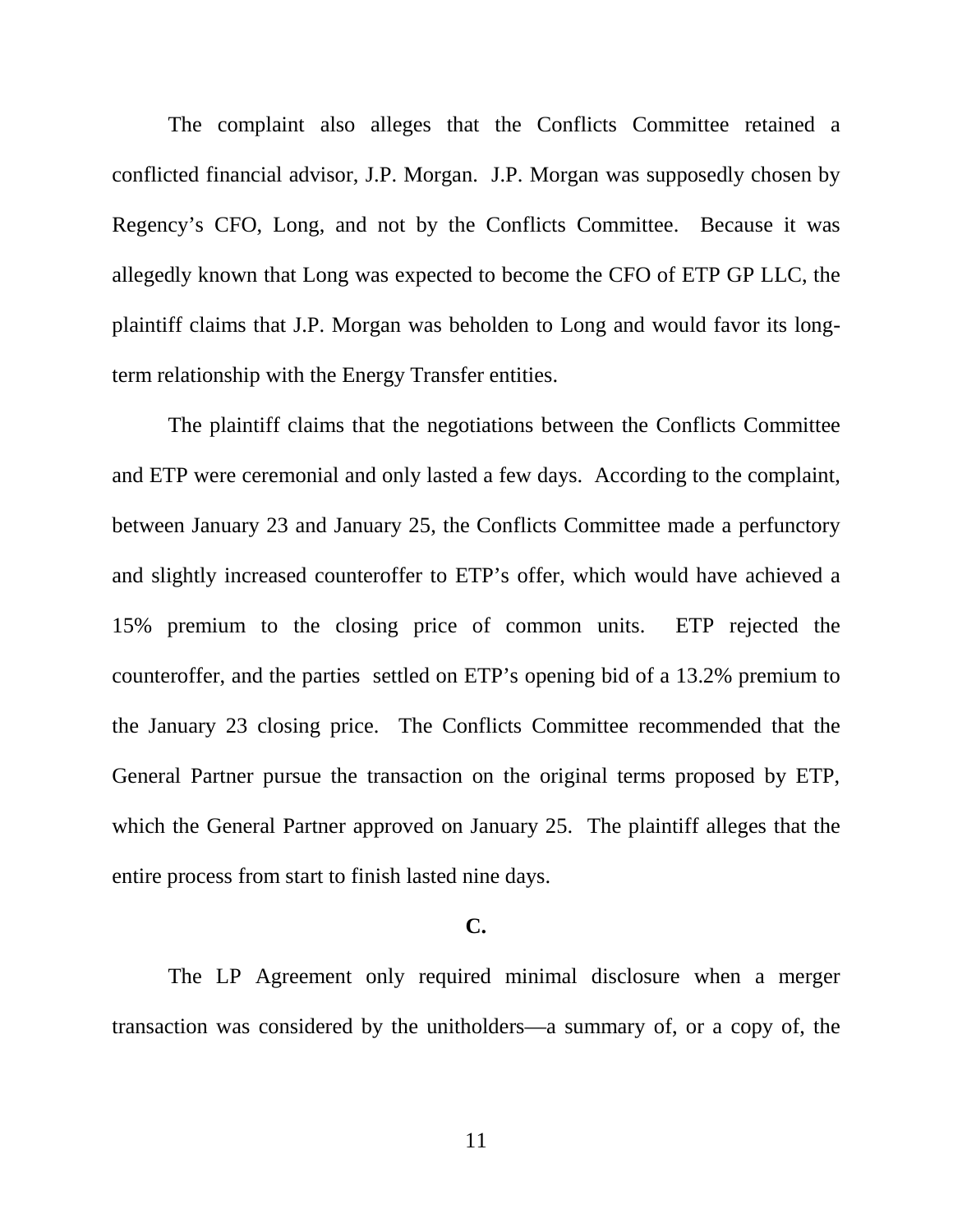merger agreement.<sup>8</sup> But the General Partner went beyond the minimal requirements in the LP Agreement. To gain Unaffiliated Unitholder Approval and the benefit of the safe harbor, the General Partner filed a 165-page proxy statement and disseminated it and a copy of the merger agreement to the unitholders.

 The proxy statement stated that the "Conflicts Committee consists of two independent directors: Richard D. Brannon (Chairman) and James W. Bryant."<sup>9</sup> It also stated that the Conflicts Committee approved the transaction, and such approval "constituted 'Special Approval' as defined in the Regency partnership agreement."<sup>10</sup> The proxy statement did not inform unitholders about the circumstances of Bryant's alleged overlapping and shifting allegiances, including reviewing the proposed transaction while still a member of the Sunoco board, his nearly contemporaneous resignation from the Sunoco board and appointment to the General Partner's board and then the Conflicts Committee, or Brannon's appointment and Bryant's reappointment to the Sunoco board the day the transaction closed. At a special meeting of Regency's unitholders on April 28, 2015, a majority of Regency's unitholders, including a majority of its unaffiliated unitholders, approved the merger.

 8 *Id*. at 124-35 (LP Agreement § 14.3(a)). 9 *Id*. at 215.

 $^{10}$  *Id.*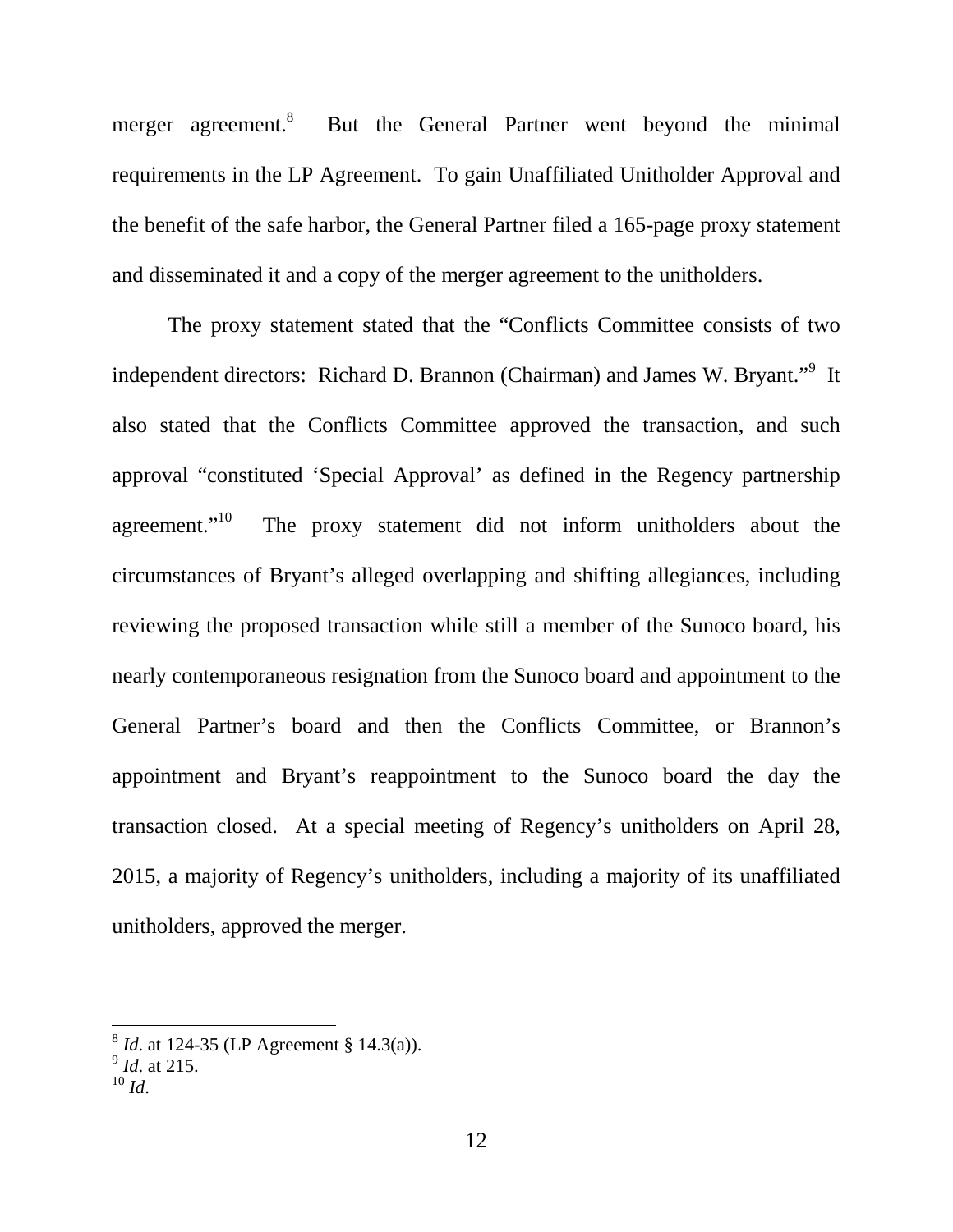**D.**

 After plaintiff filed his complaint challenging the fairness of the merger transaction, the defendants moved to dismiss under Court of Chancery Rule 12(b)(6), invoking the protections of Special Approval and Unaffiliated Unitholder Approval under the LP Agreement. The Chancellor reached only the Unaffiliated Unitholder Vote safe harbor. After finding that all fiduciary duties were displaced by contractual terms, the court noted that the LP Agreement contained "just a single disclosure requirement" and thus the LP Agreement terms "unambiguously extinguish the duty of disclosure and replace it with a single disclosure requirement. $11^1$  According to the court, given the express disclosure obligation, the implied covenant of good faith and fair dealing "has no work to do" because "the express waiver of fiduciary duties and the clearly defined disclosure requirement … prevent the implied covenant from adding any additional disclosure obligations to the agreement."<sup>12</sup> Once the Unaffiliated Unitholder Vote safe harbor applied, the court dismissed the case because "the Merger is deemed approved by all the limited partners, including plaintiff, and is immune to challenge for contractual breach."<sup>13</sup>

<sup>11</sup> *Dieckman v. Regency GP LP*, 2016 WL 1223348, at \*9 (Del. Ch. Mar. 29, 2016).  $^{12}$  *Id*.

 $^{13}$  *Id.* at \*10.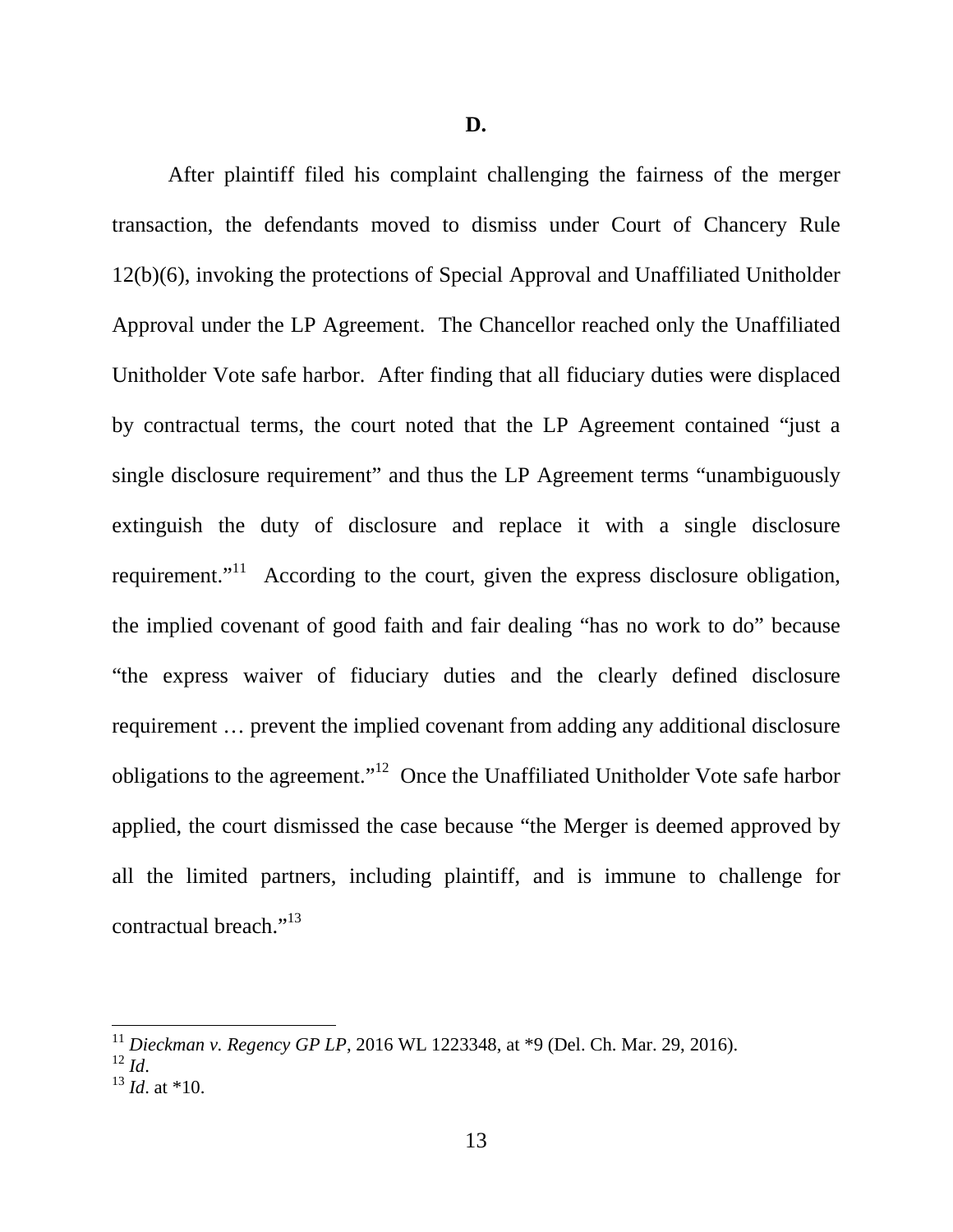**II.**

 The appeal comes to us from the Court of Chancery's decision granting the defendants' motion to dismiss. Our review is *de novo*. 14

### **A.**

 We start with the settled principles of law governing Delaware limited partnerships. The Delaware Revised Uniform Limited Partnership Act ("DRUPLA") gives "maximum effect to the principle of freedom of contract."<sup>15</sup> One freedom often exercised in the MLP context is eliminating any fiduciary duties a partner owes to others in the partnership structure.<sup>16</sup> The act allows drafters of Delaware limited partnerships to modify or eliminate fiduciary-based principles of governance, and displace them with contractual terms.

 With the contractual freedom accorded partnership agreement drafters, and the typical lack of competitive negotiations over agreement terms, come corresponding responsibilities on the part of investors to read carefully and understand their investment. Investors must appreciate that "with the benefits of investing in alternative entites often comes the limitation of looking to the contract as the exclusive source of protective rights."<sup>17</sup> In other words, investors can no

<sup>14</sup> *Winshall v. Viacom Int'l, Inc.*, 76 A.3d 808, 813 (Del. 2013).

<sup>15</sup> 6 *Del. C.* § 17-1101(c).

<sup>16</sup> 6 *Del. C.* § 17-1101(d).

<sup>&</sup>lt;sup>17</sup> *The Haynes Family Trust v. Kinder Morgan G.P., Inc., 135 A.3d 76, 2016 WL 912184, at \*2* (Del. Mar. 10, 2016).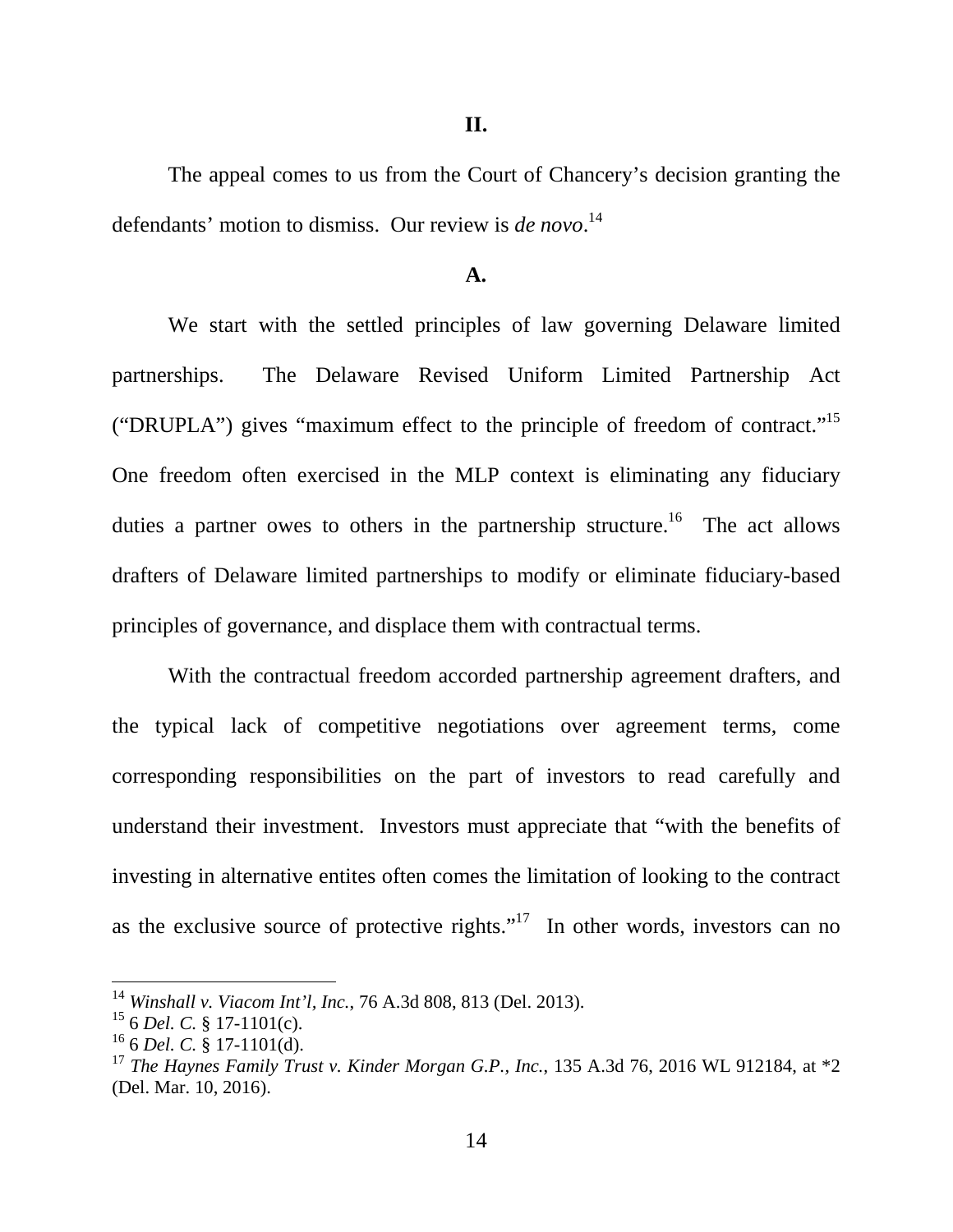longer hold the general partner to fiduciary standards of conduct, but instead must rely on the express language of the partnership agreement to sort out the rights and obligations among the general partner, the partnership, and the limited partner investors.

 Even though the express terms of the agreement govern the relationship when fiduciary duties are waived, investors are not without some protections. For instance, in the case of an ambiguous partnership agreement of a publicly traded limited partnership, ambiguities are resolved as with publicly traded corporations, to give effect to the reading that best fulfills the reasonable expectations an investor would have had from the face of the agreement.<sup>18</sup> The reason for this is simple. When investors buy equity in a public entity, they necessarily rely on the text of the public documents and public disclosures about that entity, and not on parol evidence.<sup>19</sup> And, of course, another protection exists. The DRUPLA

<sup>18</sup> *Bank of New York Mellon v. Commerzbank Capital Funding Trust II*, 65 A.3d 539, 551-52 (Del. 2013) (construing an agreement against the drafter to give effect to the "investors' reasonable expectation" using a species of the *contra proferentem* doctrine); *see also Norton v. K-Sea Transp. Partners L.P.*, 67 A.3d 354, 365 n. 56 (Del. 2013); *SI Mgmt., L.P. v. Wininger*, 707 A.2d 37, 42-43 (Del. 1998).

<sup>19</sup> *Stockman v. Heartland Industrial Partners, L.P.*, 2009 WL 2096213 at \*5 (Del. Ch. July 14, 2009) (ambiguities are construed against drafter "to protect the reasonable expectations of people who join a partnership or other entity after it was formed and must rely on the face of the operating agreement to understand their rights and obligations when making the decision to join.").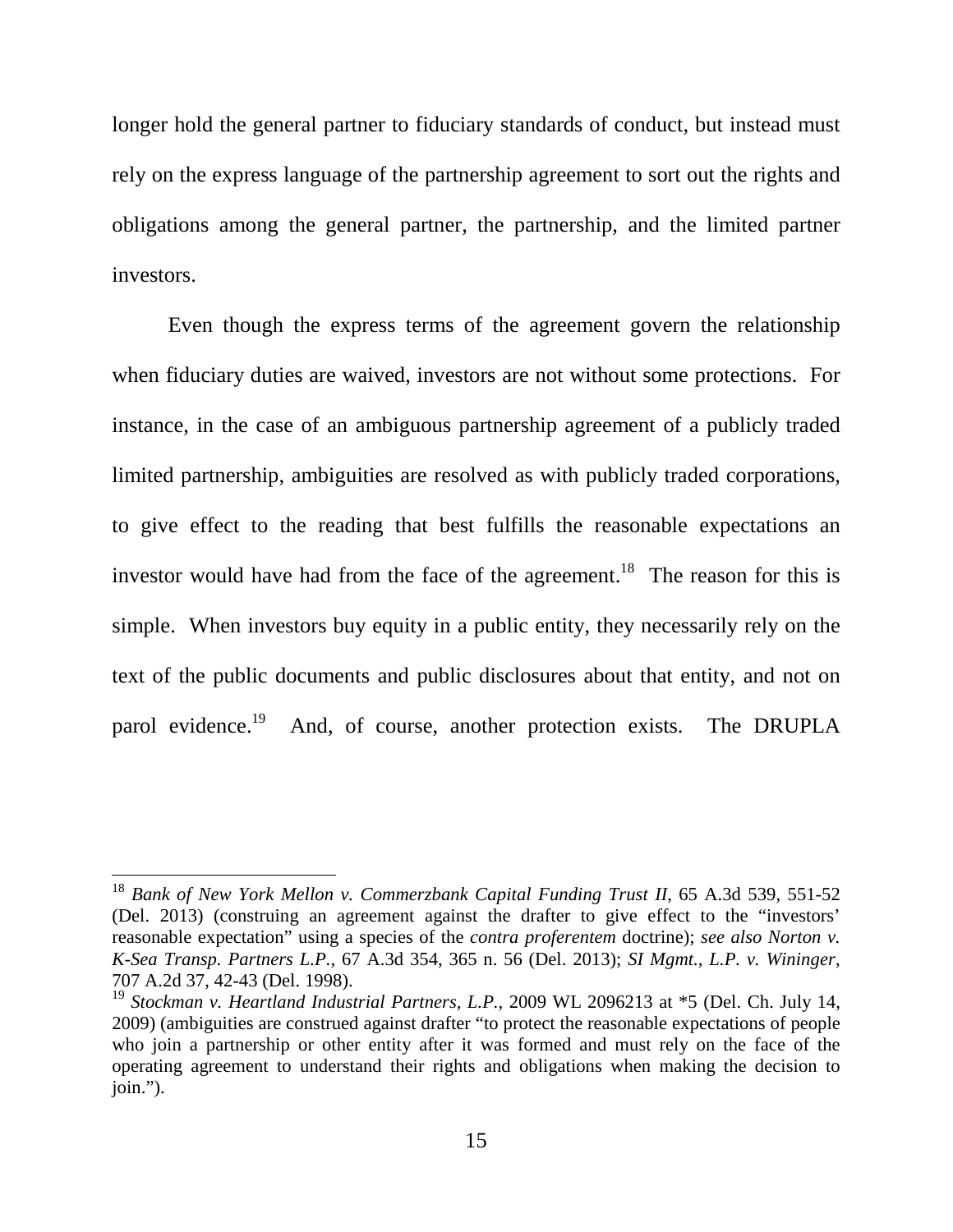provides for the implied covenant of good faith and fair dealing, which cannot be eliminated by contract. $^{20}$ 

 The implied covenant is inherent in all contracts and is used to infer contract terms "to handle developments or contractual gaps that the asserting party pleads neither party anticipated."<sup>21</sup> It applies "when the party asserting the implied covenant proves that the other party has acted arbitrarily or unreasonably, thereby frustrating the fruits of the bargain that the asserting party reasonably expected."<sup>22</sup> The reasonable expectations of the contracting parties are assessed at the time of contracting.<sup>23</sup> In a situation like this, involving a publicly traded MLP, the pleading-stage inquiry focuses on whether, based on a reading of the terms of the partnership agreement and consideration of the relationship it creates between the MLP's investors and managers, the express terms of the agreement can be reasonably read to imply certain other conditions, or leave a gap, that would prescribe certain conduct, because it is necessary to vindicate the apparent intentions and reasonable expectations of the parties.

## **B.**

 The Court of Chancery decided that the implied covenant could not be used to remedy what the plaintiff alleged were faulty safe harbor approvals because the

-

<sup>20</sup> *See* 6 *Del. C.* § 17-1101(d).

<sup>21</sup> *Nemec v. Shrader*, 991 A.2d 1120, 1125 (Del. 2010) (internal citations omitted).

<sup>22</sup> *Id*. at 1126 (citing *Dunlap v. State Farm Fire & Cas. Co.*, 878 A.2d 434, 442 (Del. 2005)).

<sup>23</sup> *Id*. (citing *Cont'l Ins. Co. v. Rutledge & Co.*, 750 A.2d 1219, 1234 (Del. Ch. 2000)).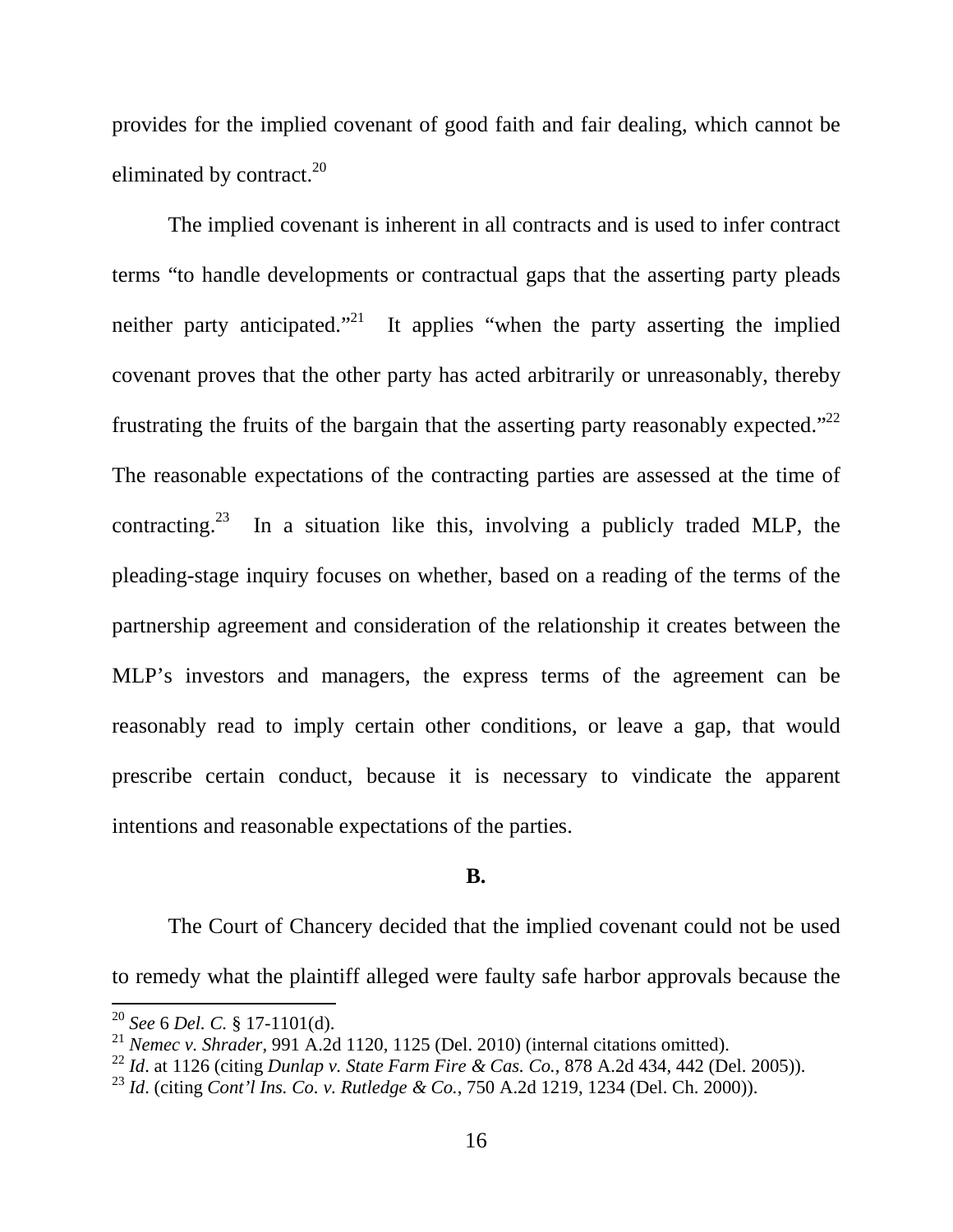LP Agreement waived fiduciary-based standards of conduct and contained an express contractual term addressing what disclosures were required in merger transactions. According to the court, the implied covenant had "no work to do" because the express disclosure requirement displaced the implied covenant.<sup>24</sup>

 The Court of Chancery erred by focusing too narrowly on whether the express disclosure provision displaced the implied covenant. Instead, it should have focused on the language of the safe harbor approval process, and what its terms reasonably mean. Although the terms of the LP Agreement did not compel the General Partner to issue a proxy statement, it chose to undertake the transaction, which the LP Agreement drafters would have known required a preunitholder vote proxy statement. Thus, the General Partner voluntarily issued a proxy statement to induce unaffiliated unitholders to vote in favor of the merger transaction. The favorable vote led not only to approval of the transaction, but allowed the General Partner to claim the protections of the safe harbor and immunize the merger transaction from judicial review. Not surprisingly, the express terms of the LP Agreement did not address, one way or another, whether the General Partner could use false or misleading statements to enable it to reach the safe harbors.

<sup>24</sup> *Dieckman*, 2016 WL 1223348, at \*9.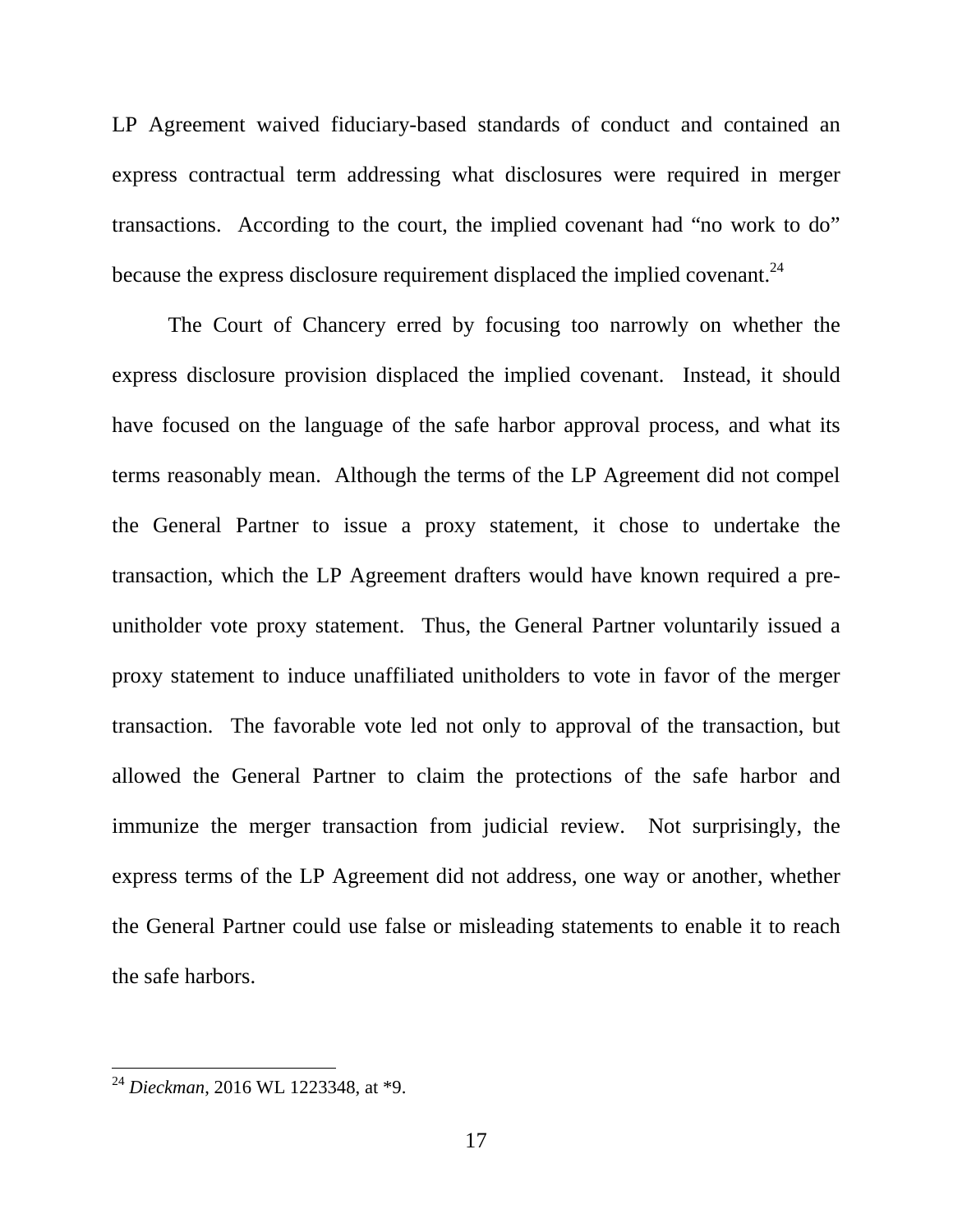We find that implied in the language of the LP Agreement's conflict resolution provision is a requirement that the General Partner not act to undermine the protections afforded unitholders in the safe harbor process. Partnership agreement drafters, whether drafting on their own, or sitting across the table in a competitive negotiation, do not include obvious and provocative conditions in an agreement like "the General Partner will not mislead unitholders when seeking Unaffiliated Unitholder Approval" or "the General Partner will not subvert the Special Approval process by appointing conflicted members to the Conflicts Committee." But the terms are easily implied because "the parties must have intended them and have only failed to express them because they are too obvious to need expression."<sup>25</sup> Stated another way, "some aspects of the deal are so obvious to the participants that they never think, or see no need, to address them." $^{26}$ 

<sup>25</sup> *Danby v. Osteopathic Hospital Ass'n of Del.*, 101 A.2d 308, 313-14 (Del. Ch. 1953), *aff'd*, 104 A.2d 903 (Del. 1954).

<sup>26</sup> *In re El Paso Pipeline Partners, L.P. Deriv. Litig.*, 2014 WL 2768782, at \*16 (Del. Ch. June 12, 2014), *rev'd on other grounds sub nom. El Paso Pipeline GP Co., L.L.C. v. Brinckerhoff*, \_\_A.3d \_\_, 2016 WL 7380418 (Del. Dec. 20, 2016) (citing *Katz v. Oak Indus. Inc.*, 508 A.2d 873, 880 (Del. Ch. 1986)); 508 A.2d at 880 ("[P]arties occasionally have understandings or expectations that were so fundamental that they did not need to negotiate about those expectations.") (quoting *Corbin on Contracts* (Kaufman Supp. 1984), § 570)); *see also Cincinnati SMSA Ltd. P'ship v. Cincinnati Bell Cellular Sys. Co.*, 1997 WL 525873, at \*5 (Del. Ch. Aug. 13, 1997), *aff'd*, 708 A.2d 989 (Del. 1998) ("Terms are to be implied in a contract not because they are reasonable but because they are necessarily involved in the contractual relationship so that the parties must have intended them and have only failed to express them because they are too obvious to need expression." (quoting *Danby*, 101 A.2d at 313-14)).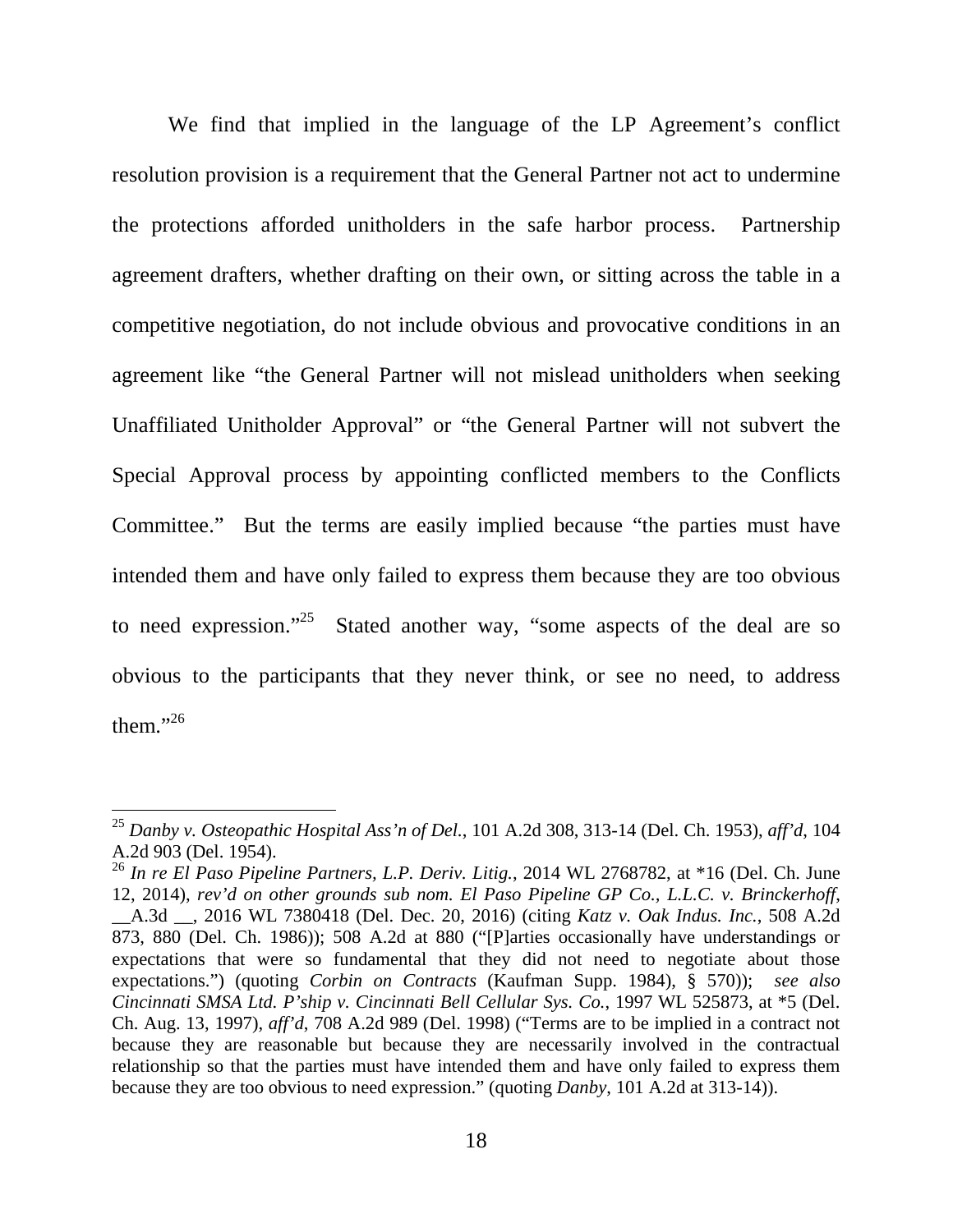Our use of the implied covenant is based on the words of the contract and not the disclaimed fiduciary duties. Under the LP Agreement, the General Partner did not have the full range of disclosure obligations that a corporate fiduciary would have had. Yet once it went beyond the minimal disclosure requirements of the LP Agreement, and issued a 165-page proxy statement to induce the unaffiliated unitholders not only to approve the merger transaction, but also to secure the Unaffiliated Unitholder Approval safe harbor, implied in the language of the LP Agreement's conflict resolution provision was an obligation not to mislead unitholders.

Further, the General Partner was required to form a Conflicts Committee comprised of members who:

[A]re not (a) security holders, officers or employees of the General Partner, (b) officers, directors or employees of any Affiliate of the General Partner or (c) holders of any ownership interest in the Partnership Group other than Common Units and who also meet the independence standards required of directors who serve on an audit committee of a board of directors established by the Securities Exchange Act of 1934, as amended, and the rules and regulations of the Commission thereunder and by the National Securities Exchange on which the Common units are listed or admitted to trading.<sup>27</sup>

 As with the contract language regarding Unaffiliated Unitholder Approval, this language is reasonably read by unitholders to imply a condition that a Committee has been established whose members genuinely qualified as

<sup>&</sup>lt;sup>27</sup> App. to Opening Br. at 62 (LP Agreement § 1.1).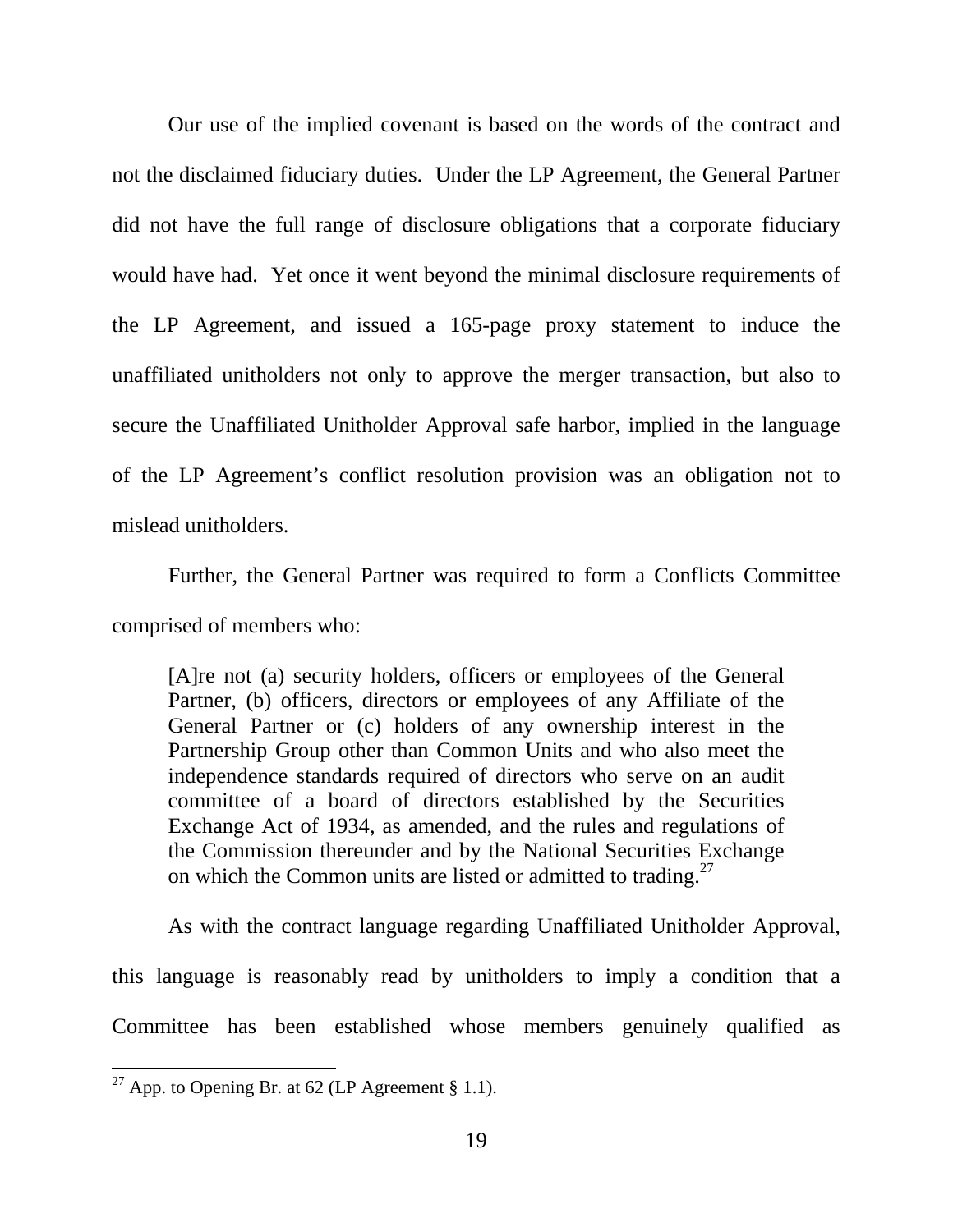unaffiliated with the General Partner and independent at all relevant times. Implicit in the express terms is that the Special Committee membership be genuinely comprised of qualified members and that deceptive conduct not be used to create the false appearance of an unaffiliated, independent Special Committee.

#### **C.**

 The plaintiff has agreed that the LP Agreement's safe harbor provisions, if satisfied, would preclude judicial review of the transaction. But we find that the plaintiff has pled sufficient facts to support his claims that those safe harbors were unavailable to the General Partner. Instead of staffing the Conflicts Committee with independent members, the plaintiff alleges that the chair of the two-person Committee started reviewing the transaction while *still* a member of an Affiliate board. Just a few days before the General Partner created the Conflicts Committee, the same director resigned from the Affiliate board and became a member of the General Partner's board, and then a Conflicts Committee member.

 Further, after conducting the negotiations with ETE over the merger terms and recommending the merger transaction to the General Partner, the two members of the Conflicts Committee joined an Affiliate's board the day the transaction closed. The plaintiff also alleges that the Conflicts Committee members failed to satisfy the audit committee independence rules of the New York Stock Exchange, as required by the LP Agreement. In the proxy statement used to solicit